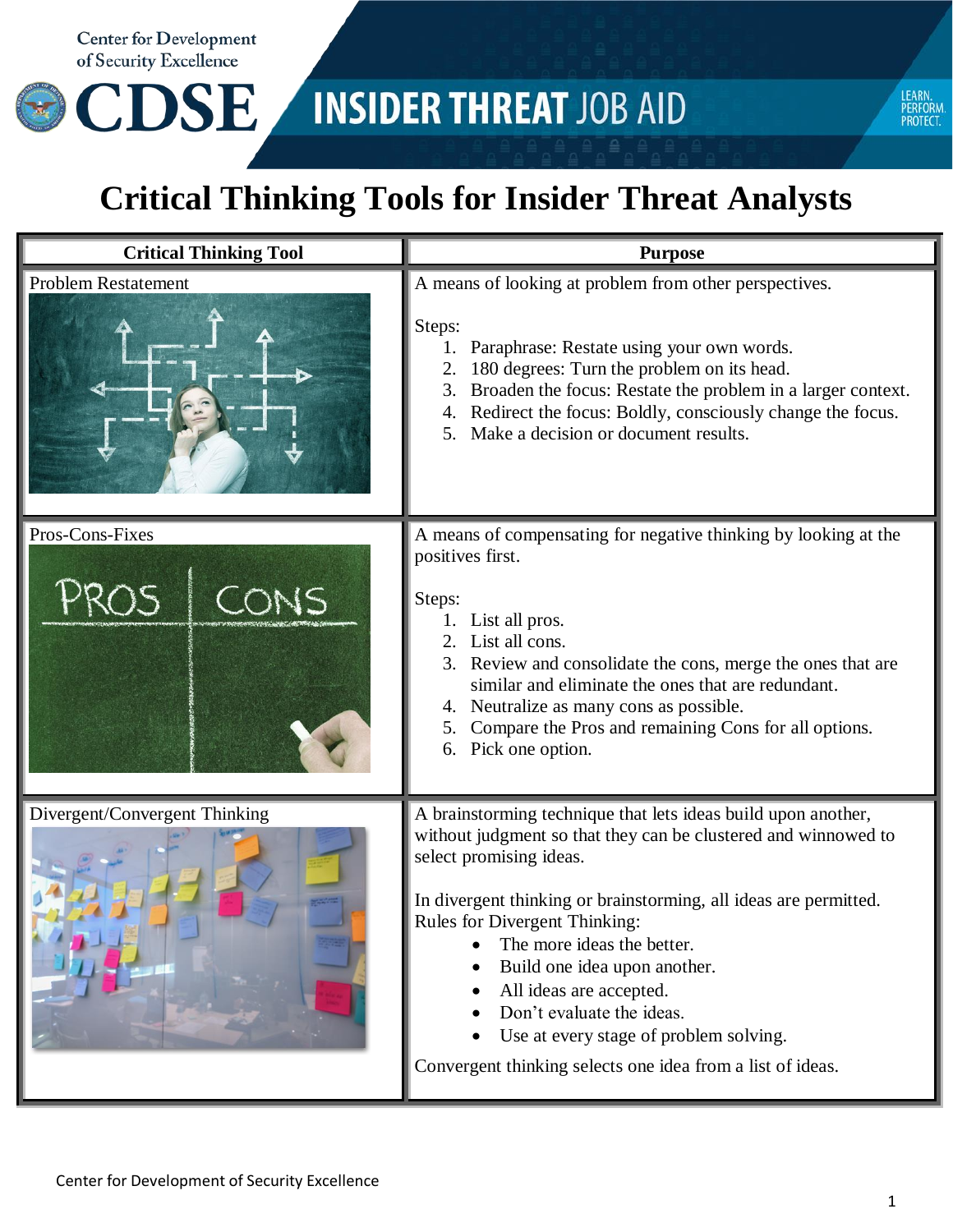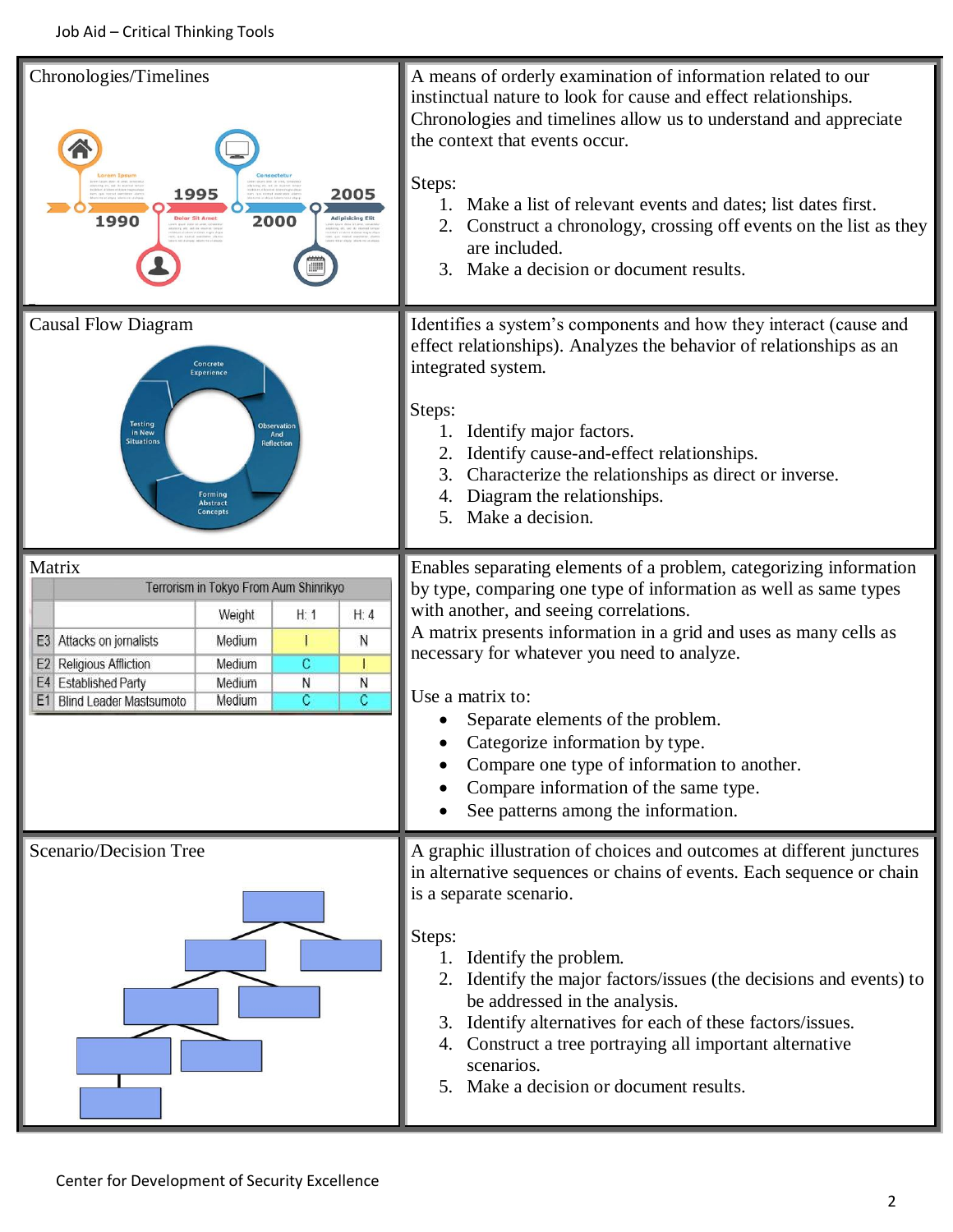## Job Aid – Critical Thinking Tools

| <b>Weighted Ranking</b>                                                                                                                                                                                                                                                                                                                                                                                                                                                                                                                              | Use weighted ranking to compare, evaluate, and choose among                                                                                                                                                                                                                                                                                                                                                                                                                                                                                                                                                                                                                                                                                                                                                                                                                                                       |
|------------------------------------------------------------------------------------------------------------------------------------------------------------------------------------------------------------------------------------------------------------------------------------------------------------------------------------------------------------------------------------------------------------------------------------------------------------------------------------------------------------------------------------------------------|-------------------------------------------------------------------------------------------------------------------------------------------------------------------------------------------------------------------------------------------------------------------------------------------------------------------------------------------------------------------------------------------------------------------------------------------------------------------------------------------------------------------------------------------------------------------------------------------------------------------------------------------------------------------------------------------------------------------------------------------------------------------------------------------------------------------------------------------------------------------------------------------------------------------|
|                                                                                                                                                                                                                                                                                                                                                                                                                                                                                                                                                      | alternatives.                                                                                                                                                                                                                                                                                                                                                                                                                                                                                                                                                                                                                                                                                                                                                                                                                                                                                                     |
| Requirements score<br>Weight<br>B<br>С<br>E<br>Criteria<br>Α<br>D<br>90<br>45<br>40<br>15<br>35<br>Value<br>20%<br>85<br>20<br>20%<br>80<br>38<br>75<br>Risk<br>15<br>80<br>50<br>25<br>56<br>15%<br>Difficulty<br>60<br>65<br>56<br>30<br>30<br>10%<br>Success<br>50<br>35<br>35<br>50<br>80<br>Compliance<br>5%<br>70<br>85<br>85<br>5%<br>90<br>80<br>Refresh<br>60<br>60<br>15%<br>25<br>45<br>50<br>Stakeholder<br>$\overline{25}$<br>65<br>80<br>40<br>90<br>10%<br>Urgency<br>54.8<br>80.0<br>43.3<br>38.0<br>52.3<br>Weighted Scores<br>100% | Steps:<br>1. List all of the major criteria for ranking.<br>2. Pair-rank the criteria (rank the first against the second, the<br>first against the third, etc.).<br>Select the top several criteria and weight them in percentiles<br>3.<br>(their sum must equal 1.0).<br>Construct a Weighted Ranking Matrix and enter the items to<br>4.<br>be ranked, the selected criteria, and the criteria weights.<br>5. Pair-rank all of the items by each criterion, recording in the<br>appropriate spaces the number of "votes" each item receives.<br>6. Multiply the number of votes by the respective criterion's<br>weight.<br>Add the weighted values for each item and enter the sums in<br>the column labeled "Total Votes."<br>8. Determine the final rankings and enter them in the last<br>column, labeled "Final Ranking" (The items with the most<br>points are ranked highest).<br>Verify outcome.<br>9. |
| <b>Hypothesis Testing</b>                                                                                                                                                                                                                                                                                                                                                                                                                                                                                                                            | A means of testing all hypotheses sufficiently by a matrix that                                                                                                                                                                                                                                                                                                                                                                                                                                                                                                                                                                                                                                                                                                                                                                                                                                                   |
|                                                                                                                                                                                                                                                                                                                                                                                                                                                                                                                                                      | compares significant evidence to different hypotheses.                                                                                                                                                                                                                                                                                                                                                                                                                                                                                                                                                                                                                                                                                                                                                                                                                                                            |
| <b>Hypotheses</b><br><b>Evidence</b><br>$\mathbf C$<br>$\mathbf{A}$<br>B<br>1.<br>2.<br>3.<br>4.                                                                                                                                                                                                                                                                                                                                                                                                                                                     | Steps:<br>Generate hypothesis.<br>1.<br>Construct a matrix.<br>2.<br>3.<br>List "significant" evidence down the left-hand margin,<br>including "absent" evidence.<br>Working across the matrix, test the evidence for consistency<br>4.<br>with each hypothesis, one item of evidence at a time.<br>Update the matrix based on results of the previous step.<br>5.<br>Working downward, evaluate each hypothesis.<br>6.<br>Rank the remaining hypotheses by the weakness of<br>inconsistent evidence. The hypothesis with the weakest<br>inconsistent evidence is the most likely.<br>8. Validate conclusion.                                                                                                                                                                                                                                                                                                     |
| Devil's Advocacy<br>GRAPHIC ORGANIZER<br>Support an Argument (<br>My Argi                                                                                                                                                                                                                                                                                                                                                                                                                                                                            | A means of challenging the rationale presented by a potential course<br>of action:<br>1. Focus on the contrary or opposite viewpoint.<br>2. Examine the opposing side's supporting arguments and<br>evidence.<br>Critique and attempt to disprove arguments and evidence.<br>3.<br>Devil's advocacy:<br>Promotes objectivity.<br>٠                                                                                                                                                                                                                                                                                                                                                                                                                                                                                                                                                                                |
|                                                                                                                                                                                                                                                                                                                                                                                                                                                                                                                                                      | Can undermine and show weakness of the primary view.<br>This tool is not concerned with negative, contradictory evidence.<br>The Pro for one side is the Con of the other.                                                                                                                                                                                                                                                                                                                                                                                                                                                                                                                                                                                                                                                                                                                                        |